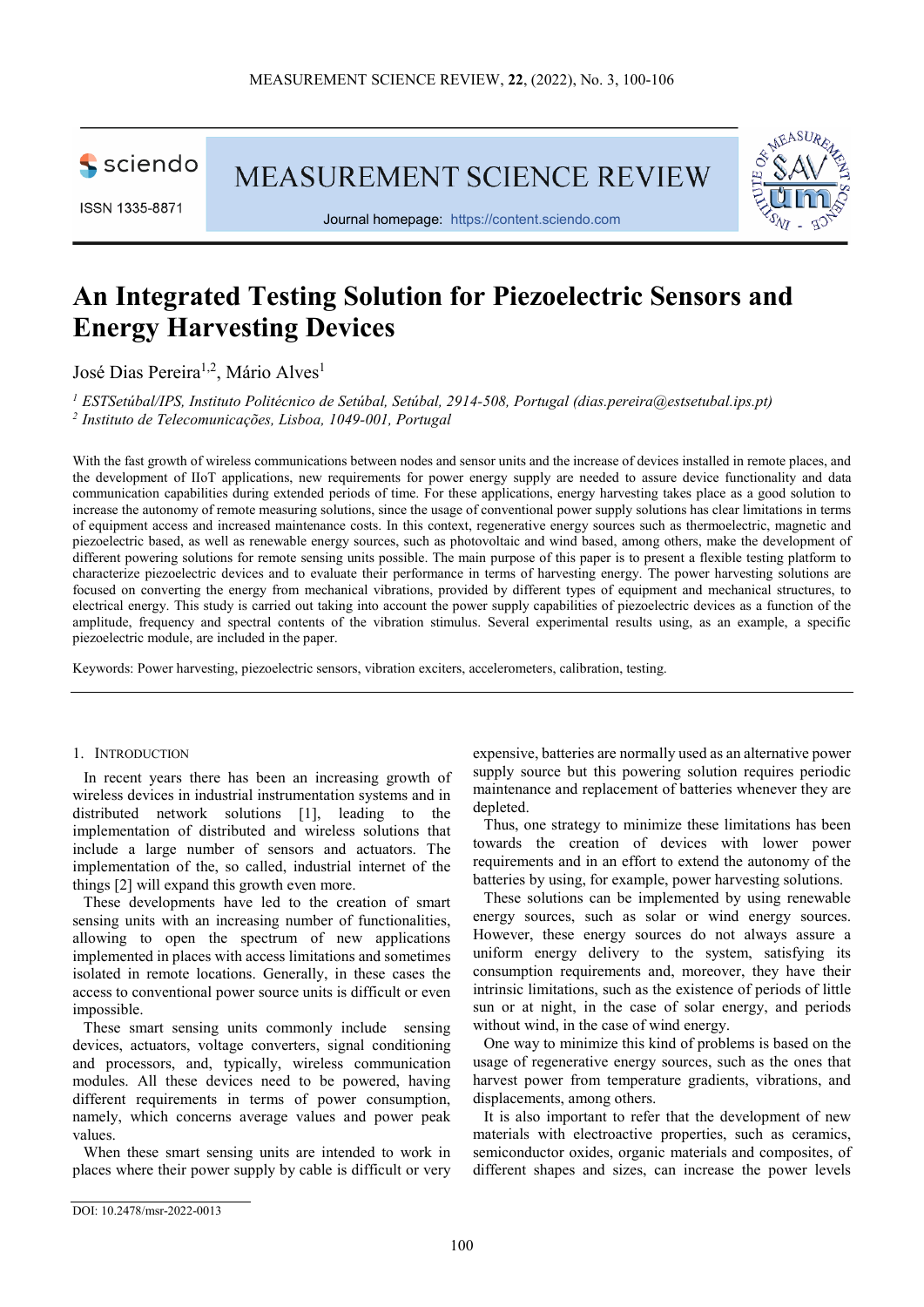generated by power sourcing devices based on thermoelectric, piezoelectric [3], and pyroelectric effects, among others. Regarding, for example, industrial power harvesting solutions based on piezoelectric devices [4]-[5], the power harvesting energy sources can be easily associated with piping [6] and pump devices [7] vibrations that exist in almost all industries and manufacturing units.

These developments to increase the power autonomy of smart sensing units based on piezoelectric devices served as a motivation for the work that was carried out. In this context, it is important to underline that an increase of power autonomy in smart sensing units is directly associated with a reduction of maintenance activities, which means that lower costs are needed to assure the required working performance of those smart sensing units.

Thus, the development of power harvesting testing platforms is of great importance to test and evaluate the performance of the different power harvesting solutions. Several research activities, regarding the implementation of testing platforms for power harvester piezoelectric devices had been presented [8]-[11], but some of them are questionable in terms of simplicity and flexibility.

In this context, this paper's focus is on the presentation of a testing platform to characterize and calibrate piezoelectric power harvesting devices. It is important to notice that the proposed platform is flexible in terms of frequency, waveform and amplitude of the vibration exciting signal enabling, for example, the tuning adjustment of the tip mass of the piezoelectric vibration units and a comparative performance evaluation of different piezoelectric power harvesting solutions.

This paper is organized as follows: this section presents the introduction; section two presents system description, that includes its hardware and software parts; section three presents some experimental results and, in the last section, section four, the conclusions are drawn.

#### 2. TESTING PLATFORM

This section includes the description of the testing platform that is proposed to evaluate the performance of piezoelectric based power harvesting solutions. The first part includes the hardware description of the platform and the second part includes its software description.

## *A. Hardware*

Fig.1. represents the hardware of the testing platform that includes an accelerometer, a piezoelectric energy harvesting module, a vibration exciter (shaker), a voltmeter, a multifunction data acquisition board, a laptop or smartphone, a charge amplifier and a power amplifier. The main specifications of the piezoelectric accelerometer type 4370 [12] include: a sensitivity of  $998 \text{ pC/(m/s-2)}$ ; a frequency range between 0.1 and 4800 Hz for a  $\pm 10$  % and a mounted resonance frequency of 16 kHz. The vibration exciter, Bruel & Kjaer type 4808 [13], has the following main specifications: force rating of 112 N sine peak; first axial resonance frequency of 10 kHz; maximum displacement of 12.7 mm; maximum bare table acceleration of 71 g and a maximum velocity of 1.4 m/s. Regarding the charge amplifier, Bruel & Kjaer type 2635 [14], its main

characteristics include: high sensitivity up to 10 V/pC; builtin integrators for displacement and velocity measurements; switchable low and high frequency limits; a maximum output voltage of 8 V and a built-in test oscillator. The main characteristics of the power amplifier, Bruel & Kjaer type 2712 [15], include: maximum output power od 180 VA into a 0.8 Ω exciter or resistor load; an output voltage capacity of 12 V RMS in a frequency range between DC and 15 kHz; a minimum output current capacity of 7.5 A at or below 5 Hz and a harmonic distortion lower than 0.2 % in the frequency range between 5 Hz and 5 kHz. The main characteristics of the multifunction data acquisition board, NI type myDAQ [16], include: a 2 differential analog input channels with 16 bits resolution; a maximum sampling rate of 200 kS/s; an input range of  $\pm 10$  V and  $\pm 2$  V; 2 analog output channels with similar specifications in terms of resolution, sampling rate and output voltage range; a timing accuracy of 100 ppm of sample rate; a timing resolution of 10 ns and a set of 8 DIO lines, being possible to program each line individually as input or output. Concerning the piezoelectric energy harvesting module, Midé type V25W [17], its main specification include: maximum piezo strain of 800 με; maximum tip-to-tip displacement of 0.15 in.; two electrically isolated piezo wafers with independent wiring connections; capability of series or parallel configuration using an adjustable natural frequency set-up with a variable tuning mass. The voltmeter, Keithley type 2110 Series [18], has the following main specifications:  $5\frac{1}{2}$  digit resolution; 200 readings/s at  $5\frac{1}{2}$  digits and up to 50000 readings/s at 4  $\frac{1}{2}$ digits; basic DCV accuracy equal to 0.012 % of F.S.; store up to 2000 readings; AC TRMS measurement capability and USB remote interface communication capability.



Fig.1. System block diagram: (1) accelerometer; (2) piezoelectric module; (3) vibration exciter; (4) charge amplifier (CH\_Amp); (5) power amplifier (Power\_Amp); (6) multifunction data acquisition board (DAQ); (7) voltmeter (Volt.); (8) laptop/smartphone.

Fig.2. depicts the main parts of the testing platform equipment where it is visible in the lower part, on the left side, the power and charge amplifier and in the lower part, on the right side, the vibration exciter and on its top the accelerometer that is used to measure the kinematic parameters, displacement, velocity and acceleration of the moving platform where the piezoelectric module is fixed. The top of the figure includes an oscilloscope, a function generator and a spectrum analyzer with FFT capabilities. It is important to refer that all the connecting accessories between the vibration exciter and the piezoelectric module were designed and machined in a 3D printer.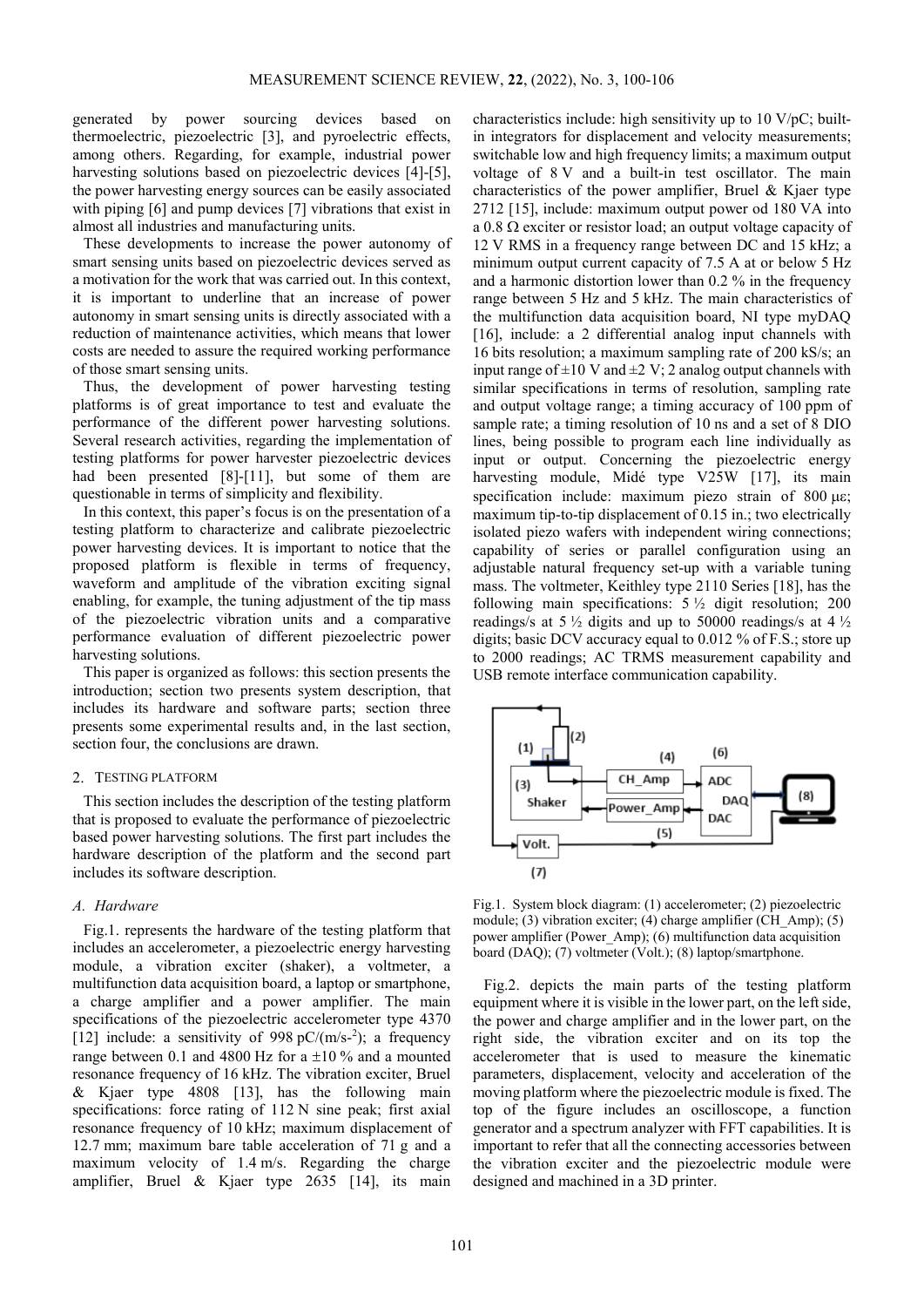

Fig.2. Equipment used in the testing platform for power harvesting piezoelectric devices.

Fig.3.a) depicts a detailed view of the power harvesting module, used for testing purposes, and Fig.3.b) depicts some assembly details of the interconnection between the piezoelectric module and the vibration exciter, that includes an accelerometer on the top that measures the kinematic parameter applied in the device under test. It is important to refer that the tip mass of the power harvesting module is used to adjust its natural resonance frequency and that the accelerometer data can be used for calibration purposes of the testing platform.



Fig.3. Piezoelectric module and vibration exciter used for testing purposes: a) Detailed view of the piezoelectric module and dimensional scale reference: (1) piezoelectric wafers; (2) tuning tip mass; (3)  $1 \in \text{coin relative dimensional scale}$ ; b) Assembly details of the interconnection between the vibration exciter and the piezoelectric module: (1) vibration exciter; (2) piezoelectric module; (3) vibration exciter accelerometer.

It is also important to refer that the measurement calibration accuracy of the testing platform, in terms of mechanical parameter measurements, recommends the usage of an optical breadboard [18]. The main effect of the optical breadboard, namely, its damping and stiffness characteristics, assure a minimal influence of the measuring errors caused by external interferences. The damping characteristic of the optical breadboard is related with its ability to dissipate induced vibration caused by external interferences and its stiffness is related with its ability to resist the bending effect that can be caused by the vibration exciter. Both characteristics are essential to extract accurate kinematic parameters of the movements induced by the vibration exciter.

# *B. Software*

The software part of the testing platform includes several routines that are used for measurement system configuration, data acquisition, and data processing. A laptop or smartphone, with HMI capabilities, can be used to implement a friendly interface with the testing platform user. Fig.4. represents the front panel of the LabVIEW virtual instrument (VI) that was developed to test the performance of the piezoelectric power harvesting devices. The user can access graphical representations of the following data: acceleration of the moving platform; piezoelectric voltage root mean square (RMS) value; piezoelectric voltage FFT, and piezoelectric voltage total harmonic distortion (THD). All data is updated in real-time and the user can access the full data that is stored in an experimental results storage file that can also be used to store measurement historical data. Regarding the configuration of the two piezoelectric wafers included in the piezoelectric device under test, it is possible to automatically select a series or parallel configuration using analog switching integrated circuits, such as MAX313 [19]. Series association doubles the open-circuit voltage compared to a single wafer and the effective capacitance is  $\frac{1}{2}$  of the single wafer capacitance. By its turn, parallel association doubles the current that can be delivered by a single wafer and doubles the effective capacitance value relatively to a single wafer. In this way, it is possible to automatically select the best configuration to maximize the electrical power transferred to a given load.



Fig.4. Front panel of the LabVIEW program used to display results of the acceleration data (left side) and power harvesting device (right side).

A second VI was also developed for power measurements. In this case, different load configurations can also be selected by using analog switches and the data that is acquired includes: output voltage, current, and electrical power delivered to the load. In the tests that were carried out it was verified that, regardless of series or parallel configuration, the power generated by the power harvesting module is the same and that the power increases until it peaks when the operating voltage is about half its open circuit value, which confirms the maximum output transfer power that can be transferred between a voltage source with internal resistance and a given resistive load.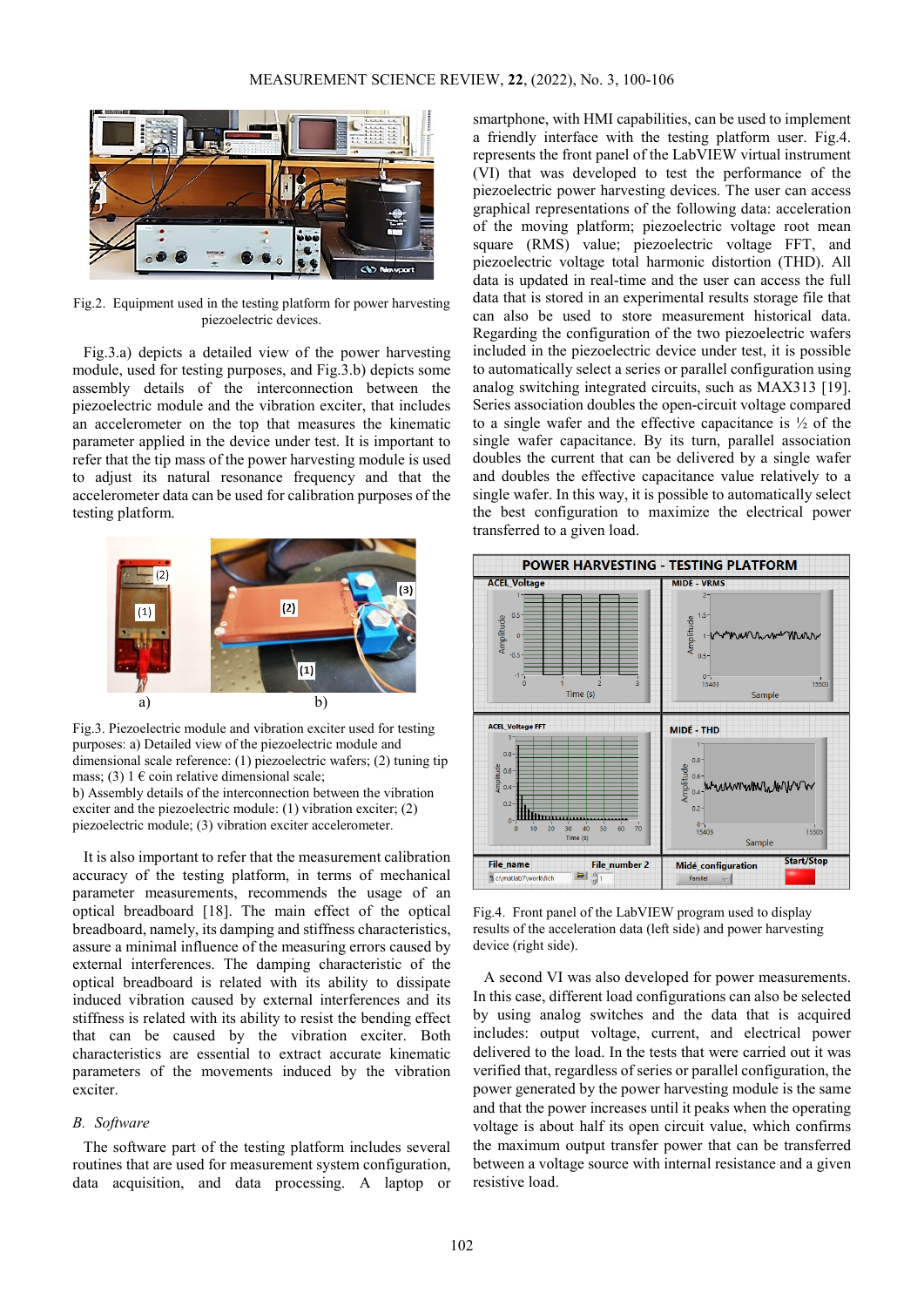#### 3. EXPERIMENTAL RESULTS

The evaluation of the performance of the testing platform was carried out through the implementation of some experimental tests. It is important to refer that many other tests can be carried out since the system provides a large number of kinematic and electrical variables that can be processed and cross correlated. Regarding data acquisition and voltage measurement, the sampling rate used for data acquisition was equal to 1000 S/s and the multimeter used for voltage measurements had an accuracy of  $\pm (0.12 \frac{9}{6})$  of reading+0.05 % range) and the TRMS selected voltage range was equal to 10 V. As an example, Fig.5. represents the sinusoidal voltage applied to the vibration exciter (black curve) and the open-circuit output voltage delivered by the power harvesting device (red curve). The sinusoidal voltage applied to the vibration exciter has null offset, 2 V amplitude and a frequency of 50 Hz that is equal to the natural frequency of the piezoelectric module. According to the set-up of the power amplifier, the velocity of the vibration exciter is proportional to the applied voltage and its gain, in terms of acceleration, is for the testing sinusoidal voltage, used for testing purposes, approximately equal to 0.375 g.



Fig.5. Experimental results obtained for a sinusoidal voltage with null offset, 2 V amplitude and 50 Hz frequency applied to the vibration exciter (black curve) and the open-circuit output voltage delivered by the power harvesting module (red curve).

As it is clearly visible from the graphical representation of the signals, it can be verified that the derivate relation between acceleration and velocity corresponds to a phase shift between the curves almost equal to 90° (quadrature relationship). Moreover, the saturation effect that is visible, particularly in the positive peaks of the acceleration signal, corresponds to almost peak-to-peak amplitude approximately equal to 16 V that agrees with the maximum open circuit voltage specified when the piezo wafers are connected in parallel.

## *A. Frequency response*

The relationship between the piezoelectric cantilever tip mass and its natural frequency is a critical parameter for the performance of the piezoelectric based harvesting modules. If the natural frequency is far away from the vibration bandwidth, the harvested power is very small or even negligible. In other words, if the natural frequency is successfully tuned to the vibration source bandwidth, the most energy will be harvested and that means an increased performance of the piezoelectric module. The frequency response of the power harvesting module was evaluated using different vibration frequencies with the same amplitude. In this test, the vibration exciter was set up using the following parameters: sinusoidal excitation waveform; peak-to-peak voltage equal to 4 V; a null offset and a frequency variation between 40 and 80 Hz, with 5 Hz increments. Fig.6. represents the results that were obtained in this test.



Fig.6. Frequency response of the power harvesting module tuned for a natural frequency of 50 Hz.



Fig.7. Time response of the power harvesting module for a square waveform excited vibration with a null offset and an amplitude equal to 2 V.

The results show clearly a maximum output voltage around the frequency of 50 Hz. This value agrees with the datasheet characteristic of the V25W Midé module, used for testing purposes, since it uses a tip mass of 7.8 g that, according to the device manufacturer, corresponds to a vibration natural frequency equal to 50 Hz. Regarding time response of the piezoelectric module, Fig.7. represents the time response of the piezoelectric module when a square excitation waveform, with the same peak-to-peak voltage and frequency, is applied to the vibration exciter. As expected from the low-pass filter characteristic of the system, in this case, the output voltage has some distortion but approximates a sinusoidal signal that corresponds to the fundamental frequency of the square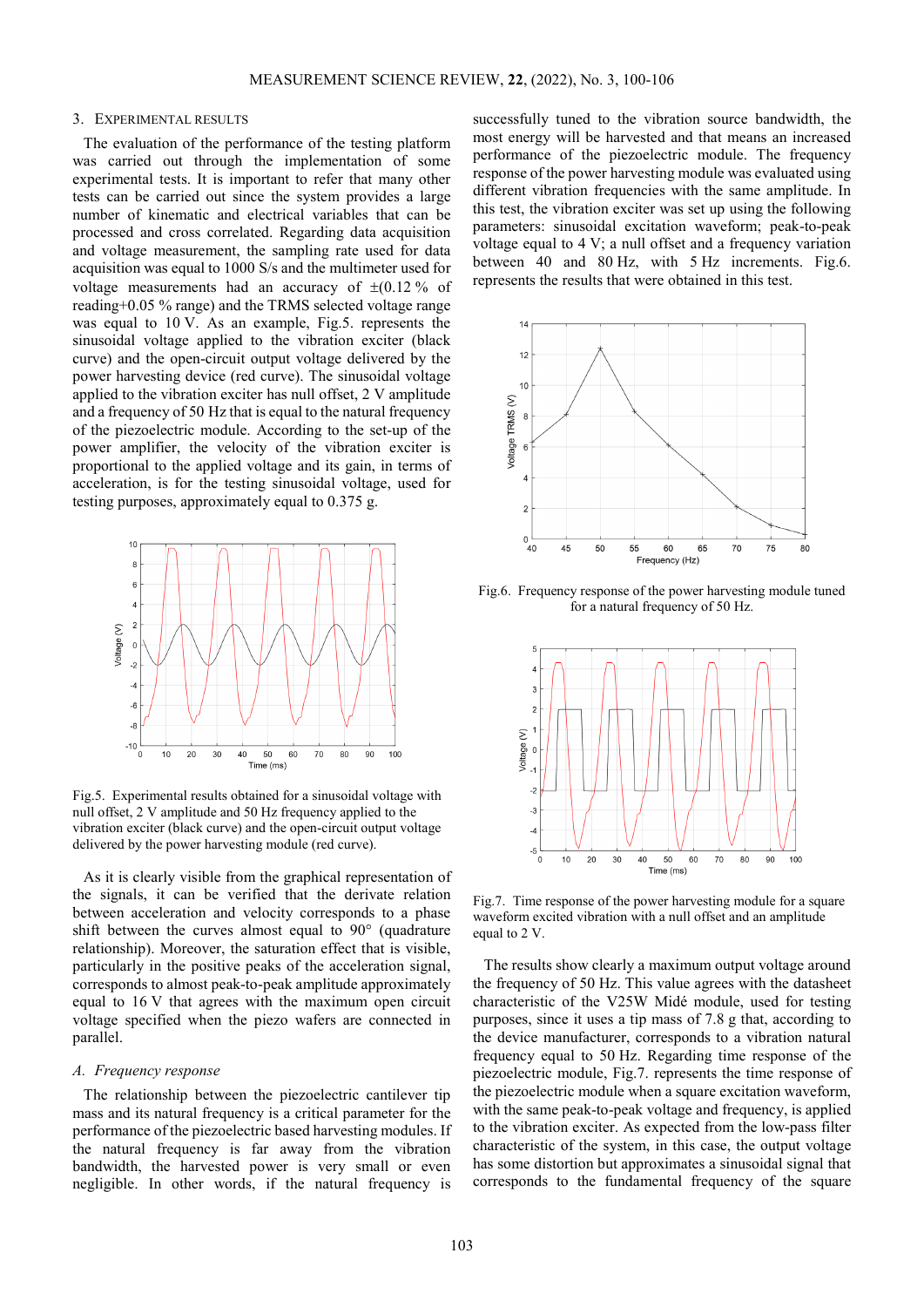waveform signal. As previously verified, the maximum output power is obtained for the maximum slew-rate variation of the exciting voltage signal.

#### *B. Amplitude response*

The amplitude response of the power harvesting module was evaluated using different voltage excitation voltage amplitudes for a sinusoidal natural frequency equal to 50 Hz. In this test, the vibration exciter was set up using the following parameters: sinusoidal excitation waveform; peakto-peak voltage varying between 1 and 8 V, with increments of 1 V; a null offset and a vibration excitation frequency equal to 50 Hz. Fig.8. represents the results that were obtained by the piezoelectric wafers connected in series.



Fig.8. RMS voltage delivered by the piezoelectric module for a sinusoidal exciting voltage with a frequency equal to 50 Hz with amplitude values varying between 1 and 8 V with increments of 1 V.

From the figure it is possible to conclude that a monotonic variation between the vibration excitation voltage amplitude and the open voltage amplitude delivered by the power harvesting device exists. However, the incremental rate of voltage variations decreases with the increasing of excitation voltage amplitude. This reduction is due to the limitations associated with the maximum deformation of the oscillating cantilever piezoelectric module.

## *C. Power harvesting testing*

The presented platform can also be used to test piezoelectric power harvesting devices. Power harvesting capabilities of piezoelectric devices can be evaluated as a function of vibration amplitude, frequency, spectral contents and load resistance. LabVIEW software is used to perform power harvesting testing in almost real time conditions. Electrical parameters' results and waveform charts are displayed on a PC screen and measurement data and test configuration parameters, including piezoelectric wafer association (serial or parallel) and the load impedance configuration, can be dynamically adjusted. Results and test configuration parameters are stored in a historical data file for later postprocessing.

To perform power harvesting tests the piezoelectric module is mechanically coupled, by screws, to the vibration exciter

that generates vibrations with different frequencies, amplitudes and signals with different spectral contents. The tip mass of the piezoelectric module, mounted in a cantilever beam, can also be tuned, in terms of mass and position, to optimize energy harvesting performance according to the spectral contents of the vibrations. The piezoelectric output voltage is rectified and applied to a capacitive load. The capacitor value is chosen using the following relationship for average harvesting power [17]:

$$
(P)_{av} = \frac{1/2 \cdot CV^2}{\Delta t} \tag{1}
$$

where C represents the capacitance value, V is the open voltage delivered by the piezoelectric module, and Δt represents an acceptable charging interval that was considered equal to 10 s. From (1) it is possible to obtain the capacitor value that is given by:

$$
C = \frac{2 \cdot (P)_{av} \cdot \Delta t}{V^2} \tag{2}
$$

Fig.9. and Fig.10. represent experimental results of the harvested power as a function of the operating voltage and the relative error between experimental and second order polynomial curve fitted values, respectively. From the graph, represented in Fig.9., it is possible to verify that the extracted harvesting power increases until it peaks (maximum value) when the operating voltage is approximately equal to half of the open voltage value [21]. The testing conditions include a sinusoidal excitation voltage equal to an amplitude of 8 V and 16 V, peak-to-peak, a frequency of 50 Hz, and these values are associated with a 0.5 g acceleration and 1 g acceleration for the upper and lower curves represented in Fig.9.

Thus, it is possible to refer that the experimental results confirm the theoretical expectation and specifications of the piezoelectric module used, as a reference, in this test. Obviously, the proposed platform can be used to evaluate the power harvesting performance of different piezoelectric power harvesting modules, as long as the mechanical connection between the module and the vibration exciter is properly adapted.



Fig.9. Experimental results of the harvested power as a function of the operating voltage (upper curve- 1 g acceleration; lower curve-0.5 g acceleration; dotted points- experimental values; continuous line- polynomial curve fitted values).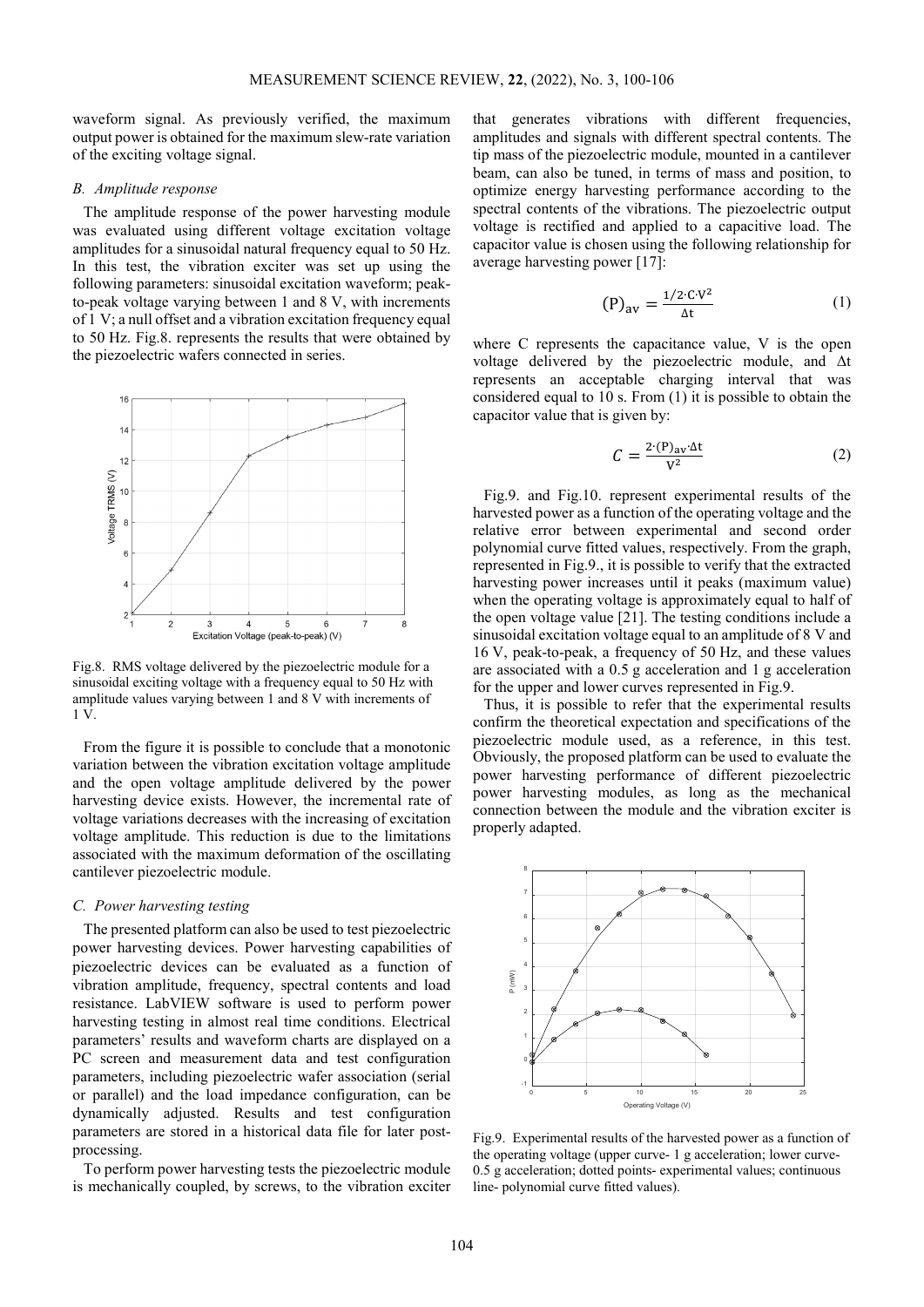

Fig.10. Relative error between experimental and polynomial curve fitted values.

# 4. CONCLUSIONS

This paper presents a flexible platform that can be used to characterize piezoelectric devices and to evaluate their performance in terms of harvesting energy. A complete platform mainly based on the piezoelectric device under test, a vibration exciter and a piezoelectric accelerometer is proposed to evaluate the capabilities of different power harvesting solutions. Calibration and tuning of the piezoelectric power harvesting devices can also be easily implemented based on acceleration and electrical data provided by the accelerometer and power harvesting device, respectively. Last, but not least, it is important to refer that the experimental results presented in the paper are coherent with the theoretical expectations and device's specifications under test.

#### ACKNOWLEDGMENT

This work was developed in the Polytechnical Institute of Setúbal and the authors acknowledge the collaboration of the technician of the Instrumentation and Control laboratory of the Technological School of Setúbal.

# **REFERENCES**

- [1] Kuorilehto, M., Kohvakka, M., Suhonen, J., Hämäläinen, P., Hännikäinen, M., Hamalainen, T.D. (2008). *Ultra-Low Energy Wireless Sensor Networks in Practice: Theory, Realization and Deployment*. Wiley, ISBN 978-0-470-51679-9.
- [2] Kim, J.H., Cho, J.Y., Jhun, J.P., Song, G.J., Eom, J.H., Jeong, S., Hwang, W., Woo, M.S., Sung, T.H. (2021). Development of a hybrid type smart pen piezoelectric energy harvester for an IoT platform. *Energy*, 222, 119845[. https://doi.org/10.1016/j.energy.2021.119845.](https://doi.org/10.1016/j.energy.2021.119845)
- [3] Safaei, M., Sodano, H.A., Anton, S.R. (2019). A review of energy harvesting using piezoelectric materials: State-of-the-art a decade later (2008-2018). *Smart Materials and Structures*, 28, 113001. [https://doi.org/10.1088/1361-665X/ab36e4.](https://doi.org/10.1088/1361-665X/ab36e4)
- [4] Ma, T., Ding, Y., Wu, X., Chen, N., Yin, M. (2020). Research on piezoelectric vibration energy harvester with variable section beam. *Journal of Low frequency Noise, Vibration and Active Control*, 40 (2), 753-771. [https://doi.org/10.1177%2F1461348420918408.](https://doi.org/10.1177%2F1461348420918408)
- [5] Covaci, C., Gontean, A. (2020). Piezoelectric harvesting solutions: A review. *Sensors*, 20 (12), 3512. [https://doi.org/10.3390/s20123512.](https://doi.org/10.3390/s20123512)
- [6] Dias Pereira, J.M, Postolache, O., César, M.L., Girao, P.S. (2012). A smart sensing system to analyze piping vibrations in industrial installations. In *2012 Sixth International Conference on Sensing Technology (ICST)*. IEEE, Vol. 1, 7-14. DOI: 10.1109/ICSensT. 2012.6461667.
- [7] SEEQ Corporation. *Pump Health Monitoring*. [https://www.seeq.com/resources/use-cases/pump](https://www.seeq.com/resources/use-cases/pump-health-monitoring)[health-monitoring.](https://www.seeq.com/resources/use-cases/pump-health-monitoring)
- [8] Krasny, M.J., Bowen, C.R. (2021). A system for characterisation of piezoelectric materials and associated electronics for vibration powered energy harvesting devices. *Measurement*, 168, 108285. [https://doi.org/10.1016/j.measurement.2020.108285.](https://doi.org/10.1016/j.measurement.2020.108285)
- [9] Anderson, T.A., Sexton, D.W. (2006). A vibration energy harvesting sensor platform for increased industrial efficiency. In *Smart Structures and Materials 2006: Sensors and Smart Structures Technologies for Civil, Mechanical, and Aerospace Systems*. SPIE, Vol. 6174. [https://doi.org/10.1117/12.659586.](https://doi.org/10.1117/12.659586)
- [10] Rastegar, J., Pereira, C., Nguyen, H.-L. (2006). Piezoelectric-based power sources for harvesting energy from platforms with low-frequency vibration. In *Smart Structures and Materials 2006: Sensors and Smart Structures Technologies for Civil, Mechanical, and Aerospace Systems*. SPIE, Vol. 6174. [https://doi.org/10.1117/12.657464.](https://doi.org/10.1117/12.657464)
- [11] Batra, A.K., Currie, J.R. Alomari, A.A. Aggarwal, M.D., Bowen, C.R. (2018). A versatile and fully instrumented test station for piezoelectric energy harvesters. *Measurement*, 114, 9-15. [https://doi.org/10.1016/j.measurement.2017.08.038.](https://doi.org/10.1016/j.measurement.2017.08.038)
- [12] Bruel & Kjaer. *Piezoelectric charge accelerometer types 4370 and 4370-V*. [https://www.bksv.com/media/](https://www.bksv.com/media/%20doc/bp2035.pdf)  [doc/bp2035.pdf.](https://www.bksv.com/media/%20doc/bp2035.pdf)
- [13] Bruel & Kjaer. *Modal and measurement exciter. Product data BP 0230-18*.
- [14] Bruel & Kjaer. *Charge amplifier – type 2635*. [https://www.bksv.com/-/media/literature/Product-](https://www.bksv.com/-/media/literature/Product-Data/bp0099.ashx)[Data/bp0099.ashx.](https://www.bksv.com/-/media/literature/Product-Data/bp0099.ashx)
- [15] Bruel & Kjaer. *Power amplifier type 2712*. [https://www.technicalaudio.com/pdf/Bruel&Kjaer/Bru](https://www.technicalaudio.com/pdf/Bruel&Kjaer/Bruel&Kjaer_Power_Amplifier_2712.pdf) [el&Kjaer\\_Power\\_Amplifier\\_2712.pdf.](https://www.technicalaudio.com/pdf/Bruel&Kjaer/Bruel&Kjaer_Power_Amplifier_2712.pdf)
- [16] National Instruments. *MyDAQ data acquisition board*. [https://www.ni.com/pt-pt/shop/engineering](https://www.ni.com/pt-pt/shop/engineering-education/portable-student-devices/mydaq/what-is-mydaq.html)[education/portable-student-devices/mydaq/what-is](https://www.ni.com/pt-pt/shop/engineering-education/portable-student-devices/mydaq/what-is-mydaq.html)[mydaq.html.](https://www.ni.com/pt-pt/shop/engineering-education/portable-student-devices/mydaq/what-is-mydaq.html)
- [17] Mide Technology Corporation. *Piezoelectric energy harvesters*. [https://www.trustedparts.com/en/part/mide/](https://www.trustedparts.com/en/part/mide/%20V25W)  [V25W.](https://www.trustedparts.com/en/part/mide/%20V25W)